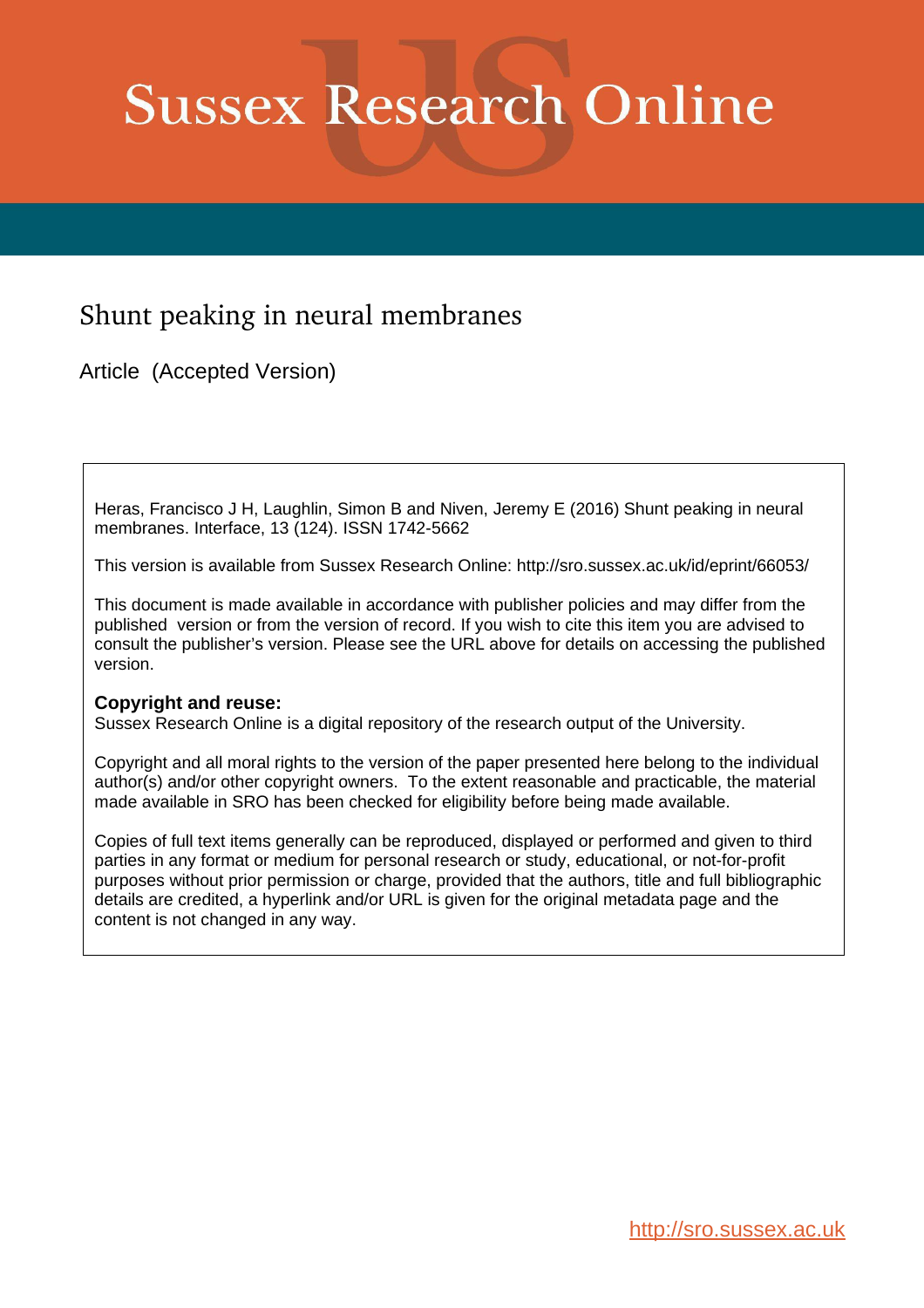| $\overline{1}$          | Shunt peaking in neural membranes                                                                       |
|-------------------------|---------------------------------------------------------------------------------------------------------|
| $\overline{2}$          | Francisco J. H. Heras <sup>11</sup> , Simon B. Laughlin <sup>1</sup> , and Jeremy E. Niven <sup>2</sup> |
| $\overline{\mathbf{3}}$ | 1Department of Zoology, University of Cambridge, Cambridge CB2 3EJ, UK                                  |
| 4                       | 2School of Life Sciences, University of Sussex, Falmer, Brighton BN1 9QG, UK                            |

<sup>5</sup> September 3, 2016

<sup>6</sup> Abstract

 $\tau$  Capacitance limits the bandwidth of engineered and biological electrical circuits because it deters mines the gainbandwidth product (GBWP). With a fixed GBWP, bandwidth can only be improved by 9 decreasing gain. In engineered circuits, an inductance reduces this limitation through shunt peaking but 10 no equivalent mechanism has been reported for biological circuits. We show that in blowfly photore11 ceptors a voltage-dependent K<sup>+</sup> conductance, the fast delayed rectifier (FDR), produces shunt peaking  $12$  thereby increasing bandwidth without reducing gain. Furthermore, the FDR's time constant is close  $13$  to the value that maximizes the photoreceptor GBWP whilst reducing distortion associated with the 14 creation of a wide-band filter. Using a model of the honeybee drone photoreceptor, we also show that 15 a voltage-dependent Na+conductance can produce shunt peaking if the inactivation time constant is 16 increased. We argue that shunt peaking may be widespread in graded neurons and dendrites.

#### $\mathbb{Z}$  1 Introduction

18 Like their engineered counterparts, neurons must achieve sufficient bandwidth to transmit fast signals and 19 Sufficient gain to prevent noise from corrupting signals. However, a neuron's membrane has the passive  $20$  electrical properties of an RC parallel circuit [1] with gain *R*, and 3dB bandwidth 1*/*2*πRC*. Thus, the 21 gain-bandwidth product (GBWP) is 1*/*2*πC*, making capacitance the sole constraint. So, when ion channels 22 change membrane resistance, they trade bandwidth for gain. A membrane's specific capacitance is relatively  $_{23}$  invariant [2] and there are limits to reducing membrane area [3]. Consequently, membrane capacitance 24 constrains bandwidth at a given gain, and gain at a given bandwidth.

 $25$  The GBWP of electronic amplifiers is similarly constrained by unavoidable capacitances [4]. The usual  $26$  means of improving bandwidth without sacrificing gain is miniaturization [5] but there are others. One is  $27$  shunt peaking; the improvement of the GBWP through the addition of inductive elements [6].

28 Neural membranes cannot produce sufficiently large electromagnetic inductive effects [7] but they do con29 tain voltagedependent ion channels that act like inductances by changing their conductance with membrane 30 potential after a delay [8, 9, 10]. These inductive-like effects interact with membrane capacitance to produce  $\frac{1}{31}$  resonant neural membranes [1] but their effects on the GBWP of broadly tuned membranes have not been 32 investigated.

## 2 Shunt peaking by a voltage-dependent K<sup>+</sup> conductance

33

 $\overline{a}$ 

<sup>1</sup> Current address: Department of Bioengineering, Imperial College, London SW7 2AZ, UK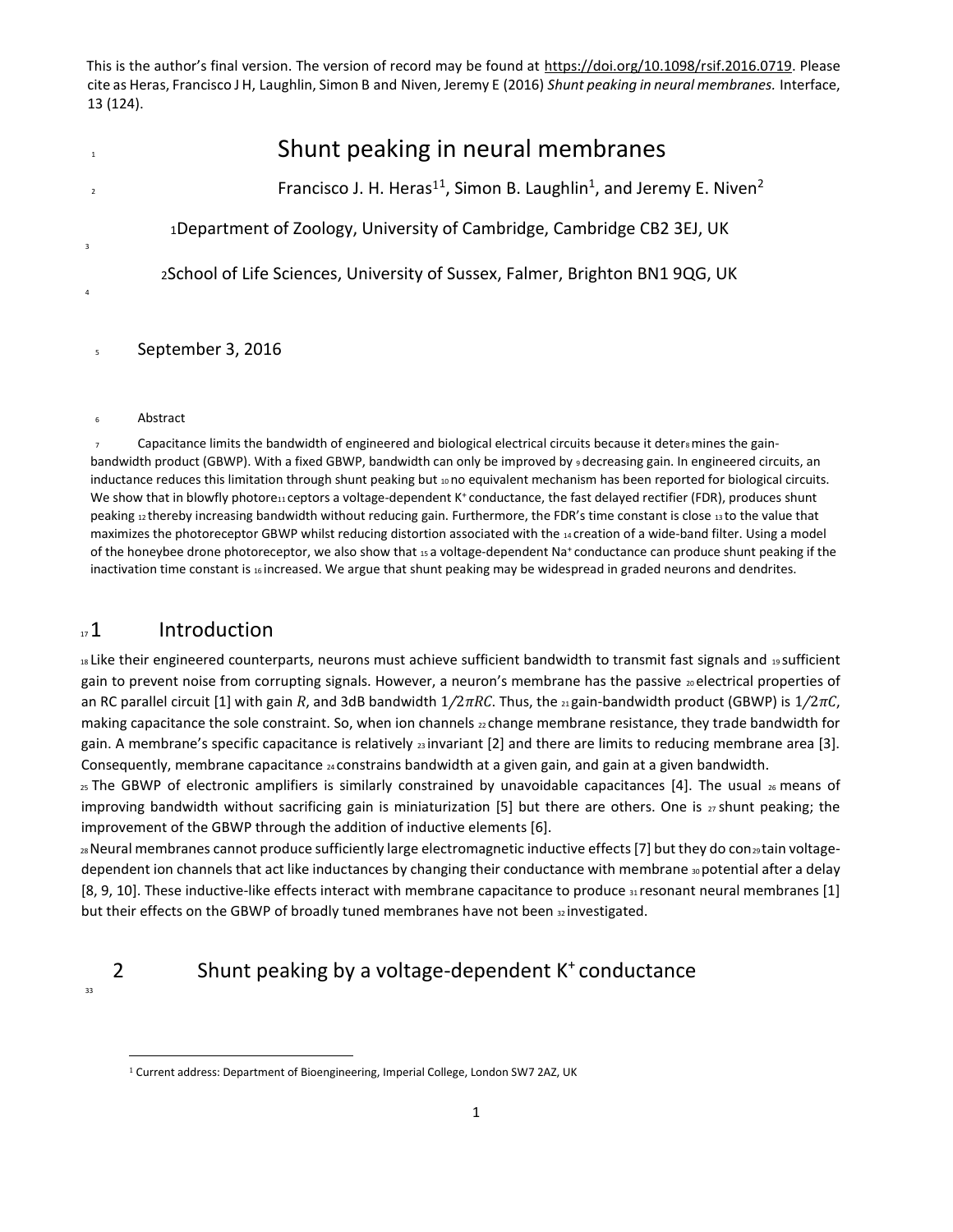34 To demonstrate that a conductance's inductive-like effects increases the GBPW by shunt peaking, thereby 35 increasing bandwidth without sacrificing gain, we modelled blowfly photoreceptors (Figure 1a-c). These



Figure 1: The fast delayed rectifier (FDR) produces shunt peaking in blowfly R1-6 photoreceptor membranes. (a) Schematic photoreceptor and inset showing the position of major components used to generate voltage responses to light. (b) Literal electrical (Hodgkin-Huxley) circuit model of the photoreceptor membrane. Capacitance, *C*, lightinduced conductance, *g*light, voltage-independent leak conductance, *g*leak, fast and slow delayed rectifier conductances (FDR and SDR),  $g_{K,F}$  and  $g_{K,S}$ , and reversal potentials  $E_L$  and  $E_K$ . The Na<sup>+</sup>/K<sup>+</sup> ATPase generates pump current, *I*P. (c) Phenomenological electrical circuit (RrLC) describes small signal behaviour of photoreceptor membrane to current injected around steady-state voltage, *V*0, with SDR and FDR modelled as inductive elements. (d) Dark-adapted and light-adapted impedances of model blowfly photoreceptor calculated using responses to injected white noise current of low power (1pA std, 1kHz cut-off frequency) in the model depicted in (b). Superimposed grey dashed line is the impedance obtained using the equivalent RrLC circuit depicted in (c). Bandwidth and (maximum) gain used to calculate GBWP are shown. (e) Relative GBWP of dark-adapted photoreceptor depends on activation time constants of FDR and SDR. Black crosses indicate experimentally determined time constants [14]. (f) As in (e) but for the light-adapted photoreceptor.

36 neurons transmit the signals produced by the fastest known G-protein biochemical cascade [11], but their 37 membrane capacitance is inflated by thousands of microvilli that capture and transduce photons. Reducing 38 the number and size of these microvilli to decrease capacitance would, however, impair performance by 39 reducing quantum catch and increasing noise [12, 13].

<sup>40</sup>The microvilli contain the components of the phototransduction cascade, including the visual pigment 41 and the depolarising light-gated channels [11]. The resulting inward light-induced current produces graded  $42$  changes in photoreceptor membrane potential, shaped by voltage-dependent channels in the light-insensitive  $43$  membrane [15]. Blowfly photoreceptors express two non-inactivating voltage-dependent K<sup>+</sup>conductances, 44 the fast and the slow delayed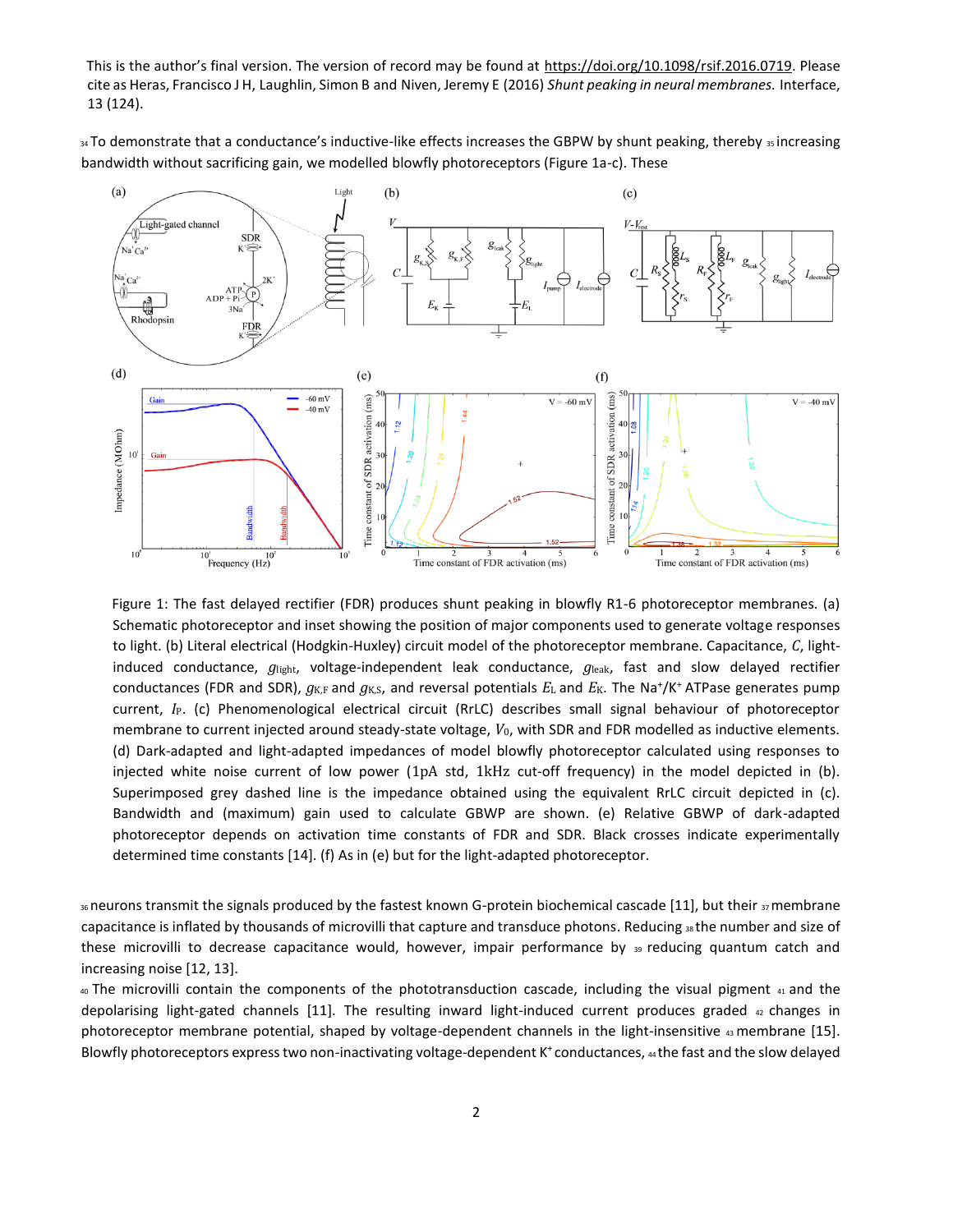This is the author's final version. The version of record may be found at [https://doi.org/10.1098/rsif.2016.0719.](https://exchange.sussex.ac.uk/owa/redir.aspx?C=z2jbO-CryQpxyEDQ_QibAiMvZKEEEmhLAHHlaNIGObxnL6mDfjjUCA..&URL=https%3a%2f%2fdoi.org%2f10.1098%2frsif.2016.0719) Please cite as Heras, Francisco J H, Laughlin, Simon B and Niven, Jeremy E (2016) *Shunt peaking in neural membranes.* Interface, 13 (124).

rectifier (FDR and SDR, Figure 1a,b). We model the conductance of both 45 FDR and SDR with the formula  $g = -gm$ , where *g*¯ is the maximum conductance, *m* is a variable with steady 46 state *m*∞(*V* ), time constant *τ* and that changes with time and voltage according to the Hodgkin-Huxley 47 equation [9]:

$$
\frac{\mathrm{d}m}{\mathrm{d}t} = \frac{m\in(V)-m}{\tau} \tag{1}
$$

48 Both DRs increase their steady-state conductance as the dark-adapted photoreceptor depolarises from 49 its darkadapted membrane potential of −60mV [14]. We simulated a photoreceptor membrane adapted to so bright light by increasing the light conductance to produce membrane potential of −40mV (Supplementary

- <sup>51</sup> Material).
- $52$  To determine the blowfly photoreceptor membrane GBWP, we obtained a closed formula for its impedance  $53$  using small signal equivalent circuits for both FDR and SDR, each composed of a resistance *R* in parallel <sub>54</sub> with a branch of a resistance *r* and an inductance *L* in series [1]

$$
R = \frac{1}{\bar{g} \ m_{\infty}} \tag{2a}
$$
\n
$$
r = \frac{1}{(V - E_{\rm K}) \frac{\rm d}{V} (1/R)} \tag{2b}
$$
\n
$$
L = \tau r \tag{2c}
$$

55

56Together with the voltage-independent leak conductance and the capacitance, C, they form the equiv57 alent RrLC circuit of the photoreceptor membrane (Figure 1c). This circuit represents the linearisation  $ss$  around a steady state of the (nonlinear) photoreceptor membrane, and gives a closed formula for the mem<sub>59</sub> brane impedance (Supplementary Material). As expected [1], the linearised model exactly reproduces the  $\omega$  impedance estimated using the literal Hodgkin-Huxley model (Supplementary Material; Figure 1).

 $61$  The impedance gain functions thus obtained are band-pass (Figure 1d). Calculating  $Q$ , the ratio between  $62$  maximum and DC impedances (e.g. [16]), shows that the band-pass is less pronounced in the dark-adapted  $63$  membrane ( $Q = 1.24$ ) than in the light-adapted membrane ( $Q = 1.34\sqrt{ }$ ). At such low  $Q$  values, the GBWP is

<sup>64</sup>the maximum (peak) gain times the frequency where gain falls to 1*/* 2 (∼ 3 dB) of the maximum (Figure 65 1d). The GBWP of the membrane is 1846MΩHz when dark-adapted and 1538MΩHz when light-adapted. 66 By comparison, the GBWP of a passive membrane with the same capacitance but whose conductances <sub>67</sub> are voltage-independent is 1224MΩHz. Thus, the inductive elements introduced by the DRs increase the  $\epsilon_8$  membrane's GBWP by 51% when dark-adapted, and 26% when light-adapted, thereby demonstrating shunt

<sup>69</sup> peaking.

The relative GBWP, the GBWP of the active membrane divided by that of a passive membrane with  $\pi$  the same capacitance, changes with the DR activation time constants, *τ*F and *τ*s (Figure 1e, f), because the <sub>72</sub> inductive elements producing shunt peaking are proportional to these time constants (Equation 2). For  $\frac{1}{73}$  both dark-adapted and lightadapted membranes there is a time constant that optimizes the GBWP. For a <sub>74</sub> dark-adapted membrane, the optimal relative GBWP is 1.56 (i.e. an improvement of 56% compared to the  $\pi$  passive membrane), obtained when the FDR and SDR activation time constants are both 4.1 ms (Figure  $\frac{1}{6}$  fleps), though a broad range of time constants have relative GBWP above 1.5 (Figure 1e). For a light-adapted  $\pi$  membrane, the optimal relative GBWP is 1.41, obtained when both time constants are 0.89 ms (Figure 1f).  $n_8$  The optimal time constants are remarkably similar to the measured activation time constant of the 79 FDR (4.1 vs 3.9 ms and 0.89 vs 1.7 ms), but are substantially faster than those of the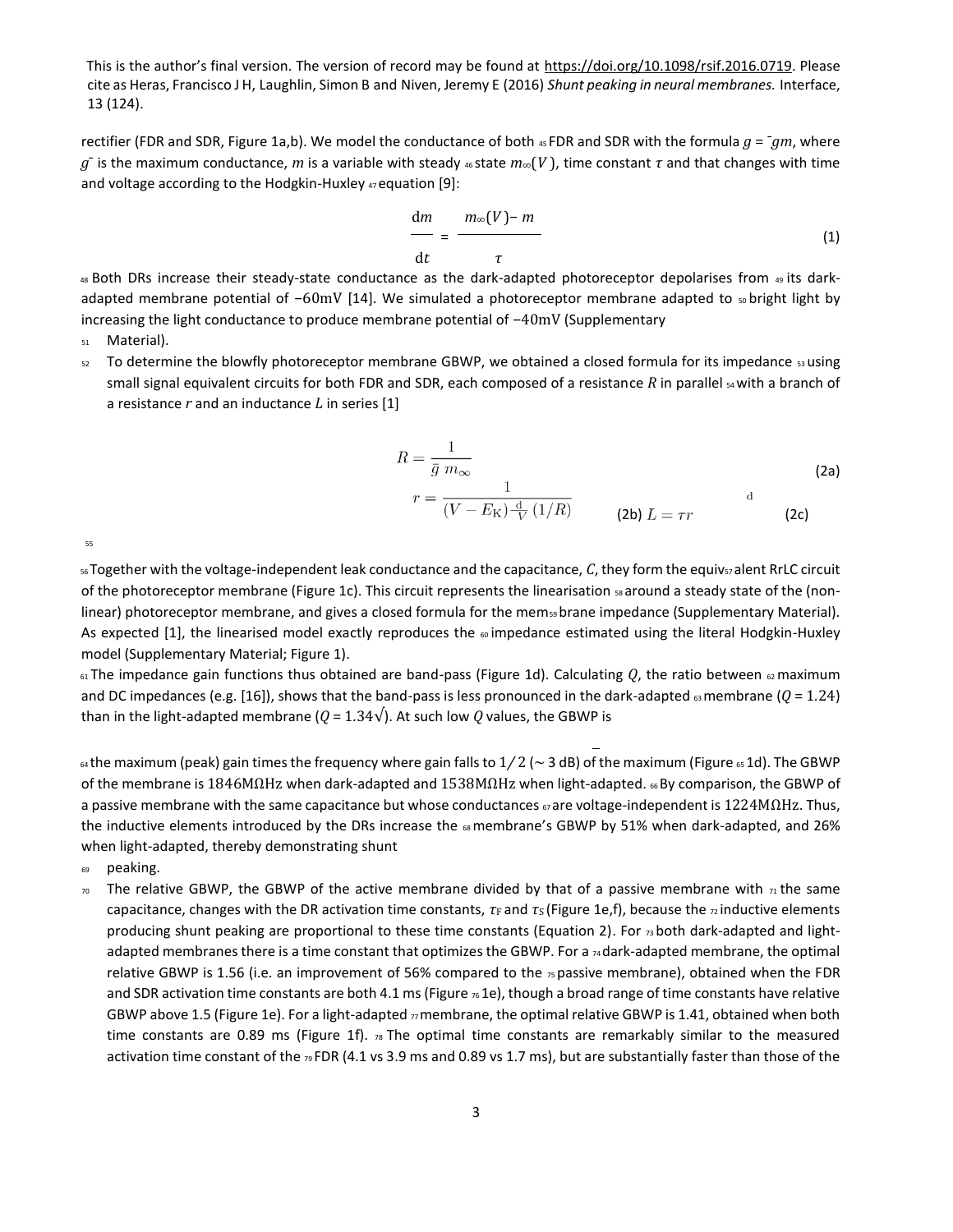SDR (4.1 vs 27 ms  $_{80}$  and 0.89 vs 31 ms) [14]. This suggests that FDR activation times may be optimised for shunt peaking.  $s_1$  Furthermore, most of the shunt-peaking is produced by the FDR (see Supplementary Material). The SDR's 82 slower activation is more suited to decrease gain at low frequencies, contributing to the optimal filtering of 83 natural images in the presence of noise [17].

### 84

#### 3 An inactivating voltage-dependent Na<sup>+</sup>conductance can produce

#### <sup>85</sup> shunt peaking

86 Many neural compartments supporting graded signalling express inward voltage-dependent Na<sup>+</sup>conduc87 tances, as well as outward voltage-dependent K<sup>+</sup> conductances like those of blowfly photoreceptors. Voltagess dependent Na<sup>+</sup> conductances can produce membrane band passing through a resonance at specific frequen<sup>89</sup> cies, and are widespread in spiking neuron dendrites [1]. In honeybee drone photoreceptors voltage-dependent 90 Na<sup>+</sup> conductances selectively amplify the punctiform image of a queen moving across the sky [18]. We used <sub>91</sub> the Hodgkin-Huxley type model fitted by [18], which includes a voltage-dependent Na<sup>+</sup> conductance and <sub>92</sub> voltage-independent K<sup>+</sup> and light-induced conductances (Figure 2a). Using the corresponding RrLC cir<sup>93</sup> cuit (Figure 2b), we find a resonance, a prominent peak in the impedance (Q=3.19), in the light-adapted 94 membrane (Figure 2c).

<sup>95</sup> This extreme band-passing –caused by the interaction of inductive elements representing inactivation and

 $\sigma$  the membrane capacitance– depends upon the inactivation time constant  $\tau_h$  of the voltage-dependent Na<sup>+</sup>  $\sigma$ conductance. A 10-fold increase in *τh*, which is within biological limits [9], abolishes the resonance (Figure 2c).

<sup>98</sup>This leaves a low-passing (*Q*=1.04) membrane in which the voltage-dependent Na<sup>+</sup>conductance produces 99 shunt peaking improving GBWP by  $\approx$  50%. By plotting relative GBWP as a function of the activation and 100 inactivation time constants (*τm* and *τh*, Figure 2d), we find a region where shunt peaking is produced (i.e.

101 relative GBWP > 1), and a smaller region where that increase is produced while keeping a strictly low-pass 102 membrane. Thus, voltage-dependent Na<sup>+</sup>conductances can also produce shunt peaking, thereby improving 103 a membrane's GBWP.

#### $104$  Discussion

105 Shunt peaking produced by the FDR increases GBWP of the dark and light-adapted blowfly photoreceptor 106 membrane, increasing membrane bandwidth whilst still permitting a high gain that reduces the effect of noise 107 at the photoreceptor outputs. In addition, the FDR reduces signal distortion by the photoreceptor mem108 brane (Supplementary Materials), which is important for a wide-pass filter [6]. Shunt peaking achieves this 109 without incurring the deleterious effects of reducing the microvillar membrane area [13, 12], or compromising 110 membrane stability and minimum-phase (Supplementary Materials).

 $111$  Our approach it to linearise membrane responses around dark or light-adapted membrane potentials, but  $112$  when a blowfly photoreceptor scans a natural scene it frequently responds non-linearly to large fluctuations 113 in light intensity. However, DRs do not respond to light, they sense voltage and, because a photoreceptor's 114 mechanisms rapidly adjust gain, the DR's experience voltage fluctuations of standard deviation 2-7 mV 115 [19, Figure 5]. The linearized model of the light-adapted photoreceptor reproduces responses of even larger 116 amplitude of the Hodgkin-Huxley model to white noise current (data not shown) and should, therefore, 117 account for the DR's ability to improve the temporal resolution of the majority of signals. Improvements 118 are unlikely to cease when the membrane voltage responses exceed the limits of linearisation.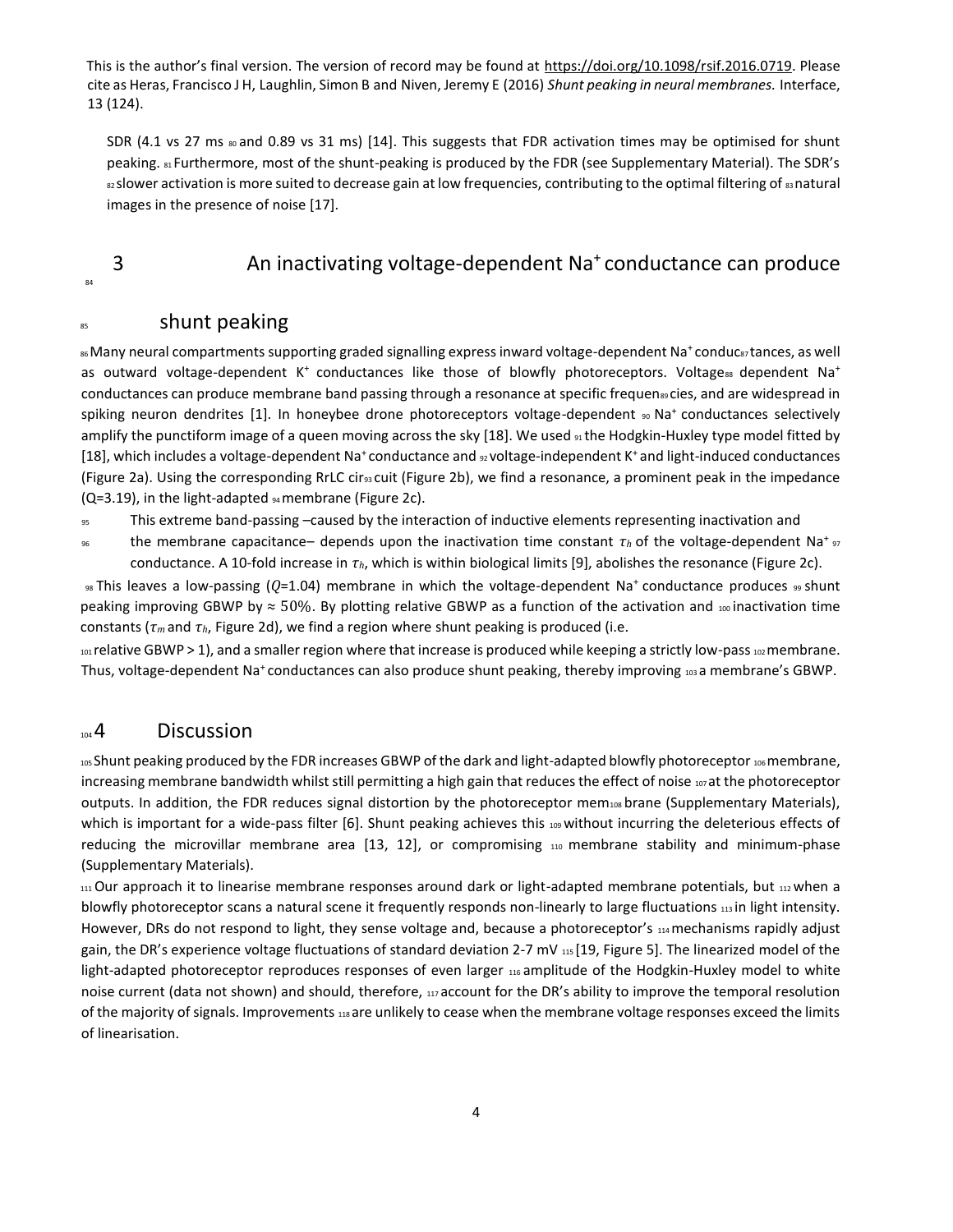<sup>119</sup>Biological systems can escape the GWBP trap in other ways. As in electronic amplifiers [4], concatenating 120 several biochemical amplifiers multiplies gain but bandwidth remains close to the lowest bandwidth [20]. 121 However, the cost of such a strategy is energy and noise, produced and transmitted at every stage. Both  $_{122}$  shunt-peaking and amplifier concatenation improve GBWP by increasing the number or the order of poles.

 $123$  By increasing GBWP without distorting the signal, shunt peaking may be particularly beneficial for  $124$  graded electrical signal transmission in neurons. Generally, an activating voltage-dependent conductance

 $125$  with a reversal potential below the resting potential or an inactivating voltage-dependent conductance with  $126$  a reversal potential above the resting potential can produce the inductive element needed to produce shunt

- 127 peaking, provided that they have the correct time constant.
- 128 Shunt peaking is unlikely to be restricted to fly photoreceptors. Hyperpolarisation-activated HCN chan<sub>129</sub> nels shape the graded voltage responses of rods and cones and, similar to blowfly photoreceptor, their effect 130 on small signals is well-described by a phenomenological inductance  $[21, 22]$ . HCN channels also act as  $131$  inductances in dendrites, and HCN channel blockers increases the apparent capacitance of hippocampal 132 neurons [16], suggesting that HCN channels implement shunt peaking. Dendritic membranes also contain 133 voltage-dependent K<sup>+</sup>channels similar to blowfly photoreceptors', and voltage-dependent Na<sup>+</sup> conductances 134 capable of producing sub-threshold resonances that selectively amplify particular frequencies [1]. Our anal<sub>135</sub> ysis of Na<sup>+</sup> conductances in drone photoreceptors shows how resonance and shunt peaking can be generated 136 by the same mechanisms. Given that dendritic processing must achieve a minimum bandwidth without 137 reducing gain, shunt peaking could be widely employed by neurons.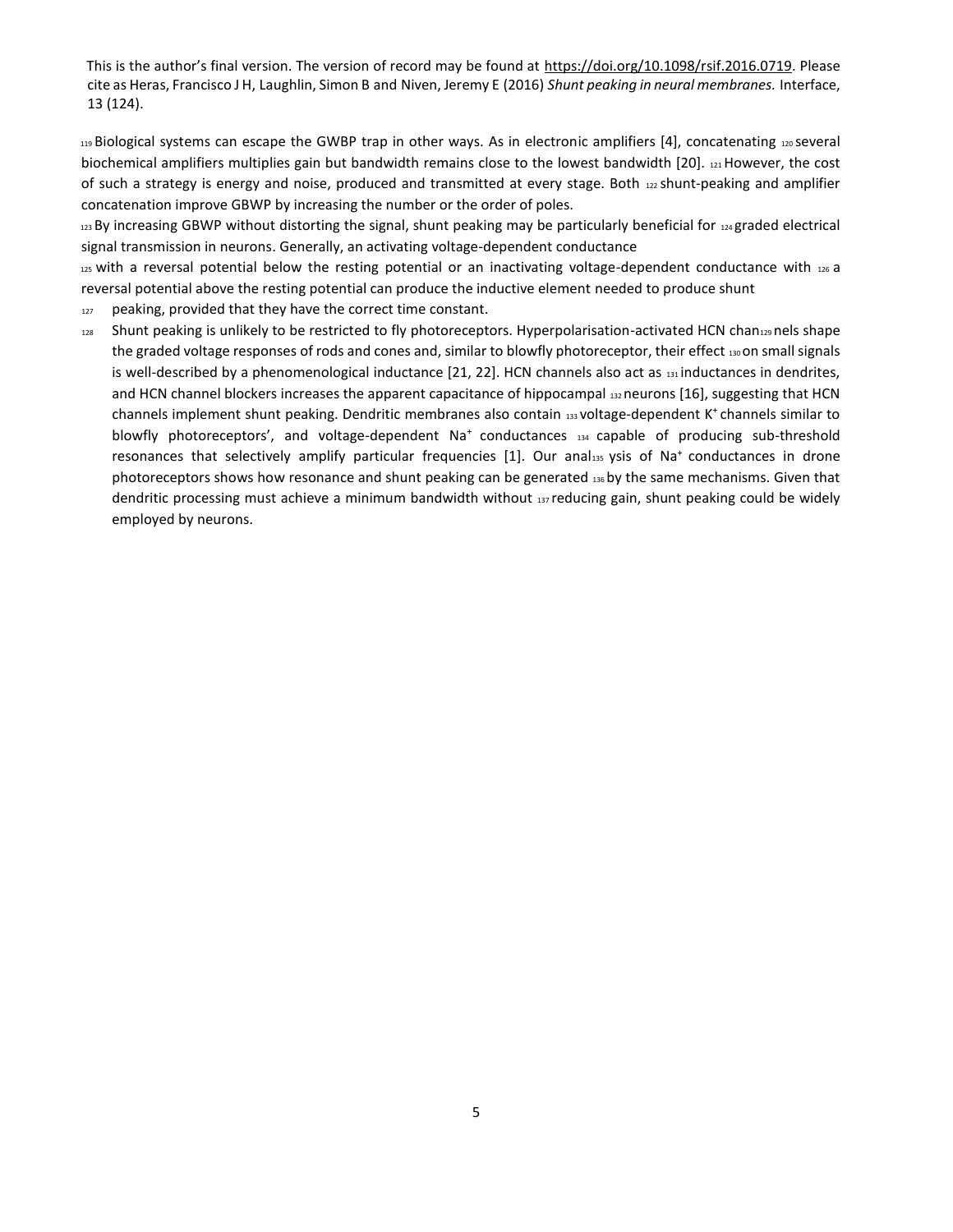This is the author's final version. The version of record may be found at [https://doi.org/10.1098/rsif.2016.0719.](https://exchange.sussex.ac.uk/owa/redir.aspx?C=z2jbO-CryQpxyEDQ_QibAiMvZKEEEmhLAHHlaNIGObxnL6mDfjjUCA..&URL=https%3a%2f%2fdoi.org%2f10.1098%2frsif.2016.0719) Please cite as Heras, Francisco J H, Laughlin, Simon B and Niven, Jeremy E (2016) *Shunt peaking in neural membranes.* Interface, 13 (124).



Figure 2: Inactivation of a Na<sup>+</sup> conductance can produce shunt peaking. (a) Literal circuit model of drone bee photoreceptor. Membrane capacitance, *C*, light conductance,  $g_{\text{light}}$ , voltage-dependent Na<sup>+</sup> conductance  $g_{\text{Na}}$ , and voltage-independent K<sup>+</sup> conductance,  $g_K$ . Light current, Na<sup>+</sup> current and K<sup>+</sup> current reversal potentials are *E*<sub>L</sub>, *E*<sub>Na</sub> and  $E_{\rm K}$ , respectively. Leak conductance,  $g_{\rm leak}$ , with reversal potential of light current, sets dark-adapted resting potential of photoreceptor. (b) Phenomenological RrLC circuit of the photoreceptor describing small signal behaviour of membrane to current injected around steady-state voltage,  $V_0$ . The voltage-dependent conductance  $g_{\text{Na}}$  is modelled as a resistance, *R*, in parallel with two phenomenological branches, representing the effect of activation (*Lm*, *rm*) and inactivation (*Lh*, *rh*), respectively. (c) Impedance of the model drone photoreceptor membrane (blue) and a modified membrane model with 10 times faster inactivation (red). (d) Relative GBWP of drone photoreceptor as function of activation and inactivation time constants of the voltage-dependent Na<sup>+</sup> conductance. Thick black line marks the border between band-pass membranes and low-pass membranes.

#### 138 Authors' contributions

139 F.J.H.H. conceived study, wrote code and conducted analyses. F.J.H.H. and J.E.N. wrote manuscript with 140 input from S.B.L. All authors gave final approval for publication.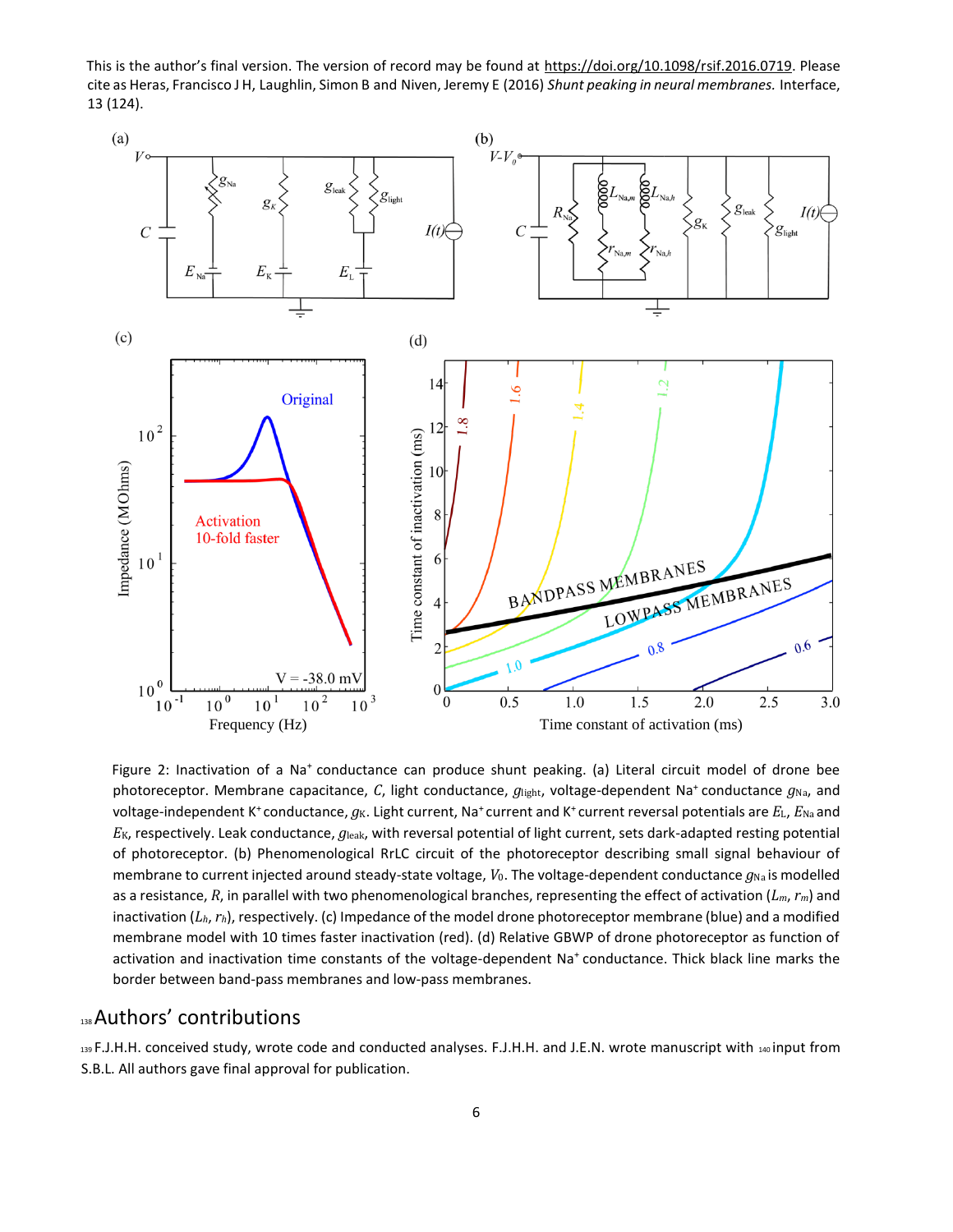#### 141 Competing interests

142 We declare no competing interests.

#### 143 Funding

<sup>144</sup> This work was funded by Fundación Caja Madrid and Trinity College (F.J.H.H.) and Royal Society (J.E.N.).

#### <sup>145</sup>References

<sup>146</sup> [1] Koch, C., 1999. *Biophysics of Computation: Information Processing in Single Neurons*. Oxford Univer<sup>147</sup> sity Press, USA.

148 [2] Gentet, L. J., Stuart, G. J. & Clements, J. D., 2000. Direct measurement of specific membrane capaci<sub>149</sub> tance in neurons. *Biophys. J.* 79, 314–320.

<sup>150</sup>[3] Sengupta, B., Faisal, A. A., Laughlin, S. B. & Niven, J. E., 2013. The effect of cell size and channel 151 density on neuronal information encoding and energy efficiency. *J. Cereb. Blood Flow Metab.* 33, 1465–

<sup>152</sup> 1473.

<sup>153</sup> [4] Steininger, J., 1990. Understanding wide-band MOS transistors. *IEEE Circuit. Devic.* 6, 26–31.

<sup>154</sup> [5] Wong, S. & Salama, A. T., 1983. Impact of scaling on MOS analog performance. *IEEE J. Solid-St.* 155 *Circ.* 18, 106–114.

<sup>156</sup> [6] Mohan, S., Hershenson, M., Boyd, S. & Lee, T., 2000. Bandwidth extension in CMOS with optimized <sup>157</sup> onchip inductors. *IEEE J. Solid-St. Circ.* 35, 346–355.

<sup>158</sup>[7] Scott, A. C., 1971. Effect of the series inductance of a nerve axon upon its conduction velocity. *Math.* 159 *Biosci.* 11, 277–290.

<sup>160</sup> [8] Cole, K. S., 1941. Rectification and inductance in the squid giant axon. *J. Gen. Physiol.* 25, 29–51.

<sup>161</sup> [9] Hodgkin, A. L. & Huxley, A. F., 1952. A quantitative description of membrane current and its application 162 to conduction and excitation in nerve. *J. Physiol.* 117, 500–544.

163<sup>[10]</sup> Mauro, A., 1961. Anomalous impedance, a phenomenological property of time-variant resistance: An 164 analytic review. *Biophys. J.* 1, 353–372.

<sup>165</sup> [11] Hardie, R. C., 2012. Phototransduction mechanisms in drosophila microvillar photoreceptors. *WIREs* <sup>166</sup> *Membr. Transp. Signal* 1, 162–187.

<sup>167</sup> [12] Snyder, A. W., 1977. Acuity of compound eyes: Physical limitations and design. *J. Comp. Physiol.* <sup>168</sup> 116, 161–182.

169 [13] Anderson, J. C. & Laughlin, S. B., 2000. Photoreceptor performance and the co-ordination of achromatic 170 and chromatic inputs in the fly visual system. *Vis. Res.* 40, 13–31.

171<sup>[14]</sup> Weckström, M., Hardie, R. C. & Laughlin, S. B., 1991. Voltage-activated potassium channels in blowfly 172 photoreceptors and their role in light adaptation. *J. Physiol.* 440, 635–657.